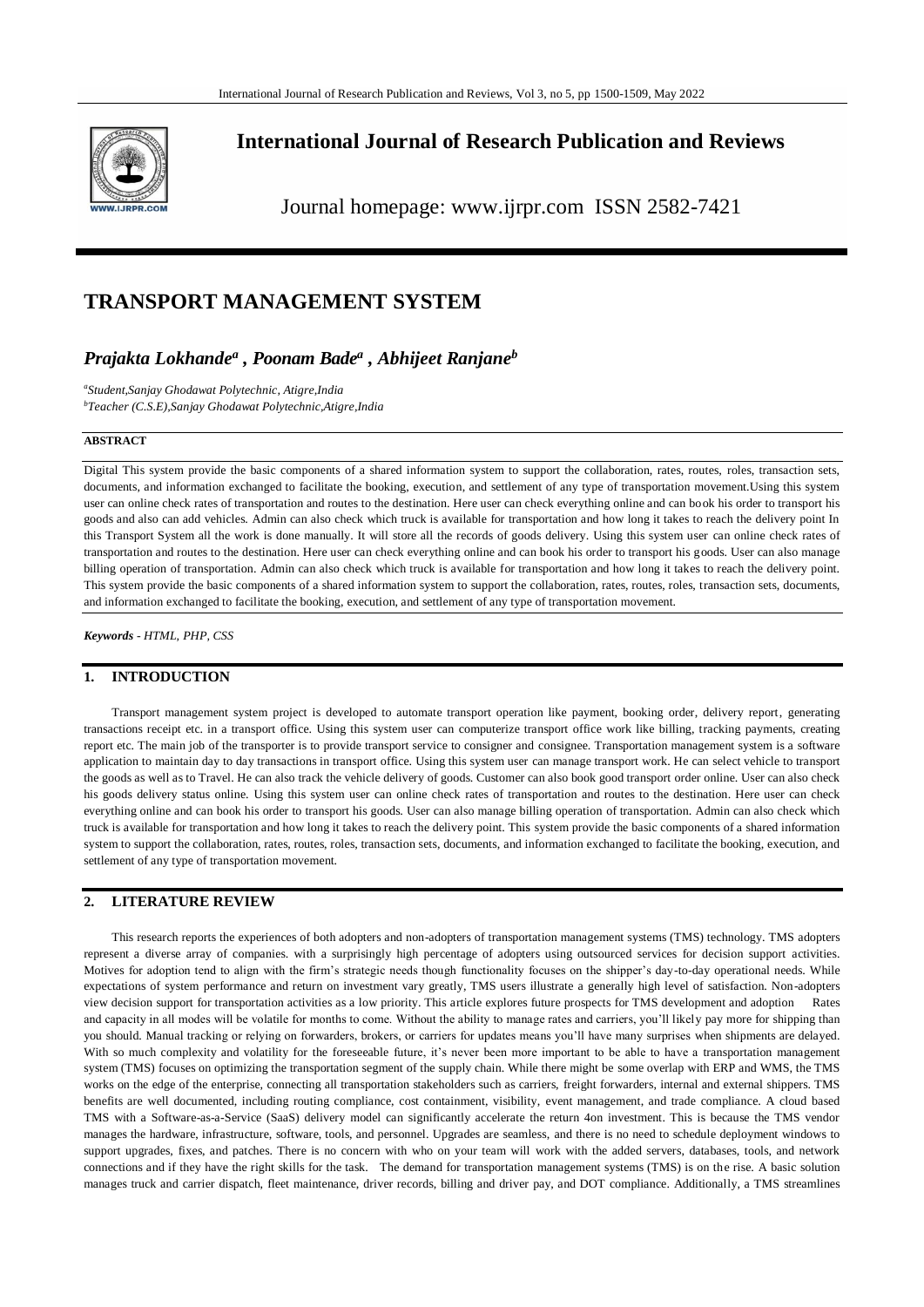operations by optimizing carrier routes, managing customer activity, and reporting analytics. Joe Couto, chief operating officer at High Jump, outlines factors to consider before selecting a TMS. Holistic view of your supply chain.

### **3. OBJECTIVE AND SCOPE OF PROJECT**

#### **3.1 Objective of Project**

The main objective of this application is to automate the complete operations of the goods transport. In current system all work is getting done manually. User has to manage many things so it is very difficult to manage this business doing work manually. Using this system user can automate many transports operation like booking, tracking s, creating report etc. Using this system keeping records of transportation is easy. User can find any old records in few clicks. User can also generate old delivery reports and other report easily. They need maintain hundreds of thousands of records. Also searching should be very faster so they can find required details instant

#### **3.2 Scope of project**

This web site is being developed for college and is intended to be used by individuals with web access. Who are interested in obtaining diploma in various fields like Computer Science and Engineering? This is also very useful for faculty and students of college to get access information of examination, admission, and results. Information of different event conducted by the college will be available on the website as well. Department of Computer Science and Engineering 5/13

#### **4. METHODOLOGY**

This web application uses React is for front and firebase as database. React and firebase work tightly coupled with each other. Firebase cloud service is provided by Google and provides advantage in cost as well as speed. Normally, if we use any other database like MySQL, it needs a server which act as a middleware between database and frontend page. While I firebase, it does not need any server as it communicates directly with the cloud which reduces response time and increases efficiency.

#### **4.1 Module 1: Main Page**

Main web app is developed in react js and communicates directly with firebase. In react js, latest hooks and functional components are used. Many third party components from NPM are used to reduce code complexity and increase readability. Md bootstrap is also used to make look and feel better. Plethora of CSS styles and effects are given to various components to make user more immersed with our website and maximum interaction with website.

In firebase we are using Real-time database to store text values like titles, descriptions, image URLS's, etc. And firebase storage is used to store data like images, videos and all which will be referenced in Real-time database.

#### **4.2 Module 2: Home**

Admin panel is crucial part of this project as this provides all rights to admin, to modify data which is displayed to user. Many operations can be performed like Add, Display and Manage vehicles. Admin panel further consist of 3 parts, Frontend, Backend server, Firebase. Frontend directly communicates with firebase to perform CRUD applications. Whereas backend server is used to retrieve Google analytics data, filter it.

Express js is used to create a http server. It is accessed at frontend by API endpoints provided by server which returns JSON data of all statistic reports of page hits, devices, comparison with previous month, etc.

### **5. FLOWCHART**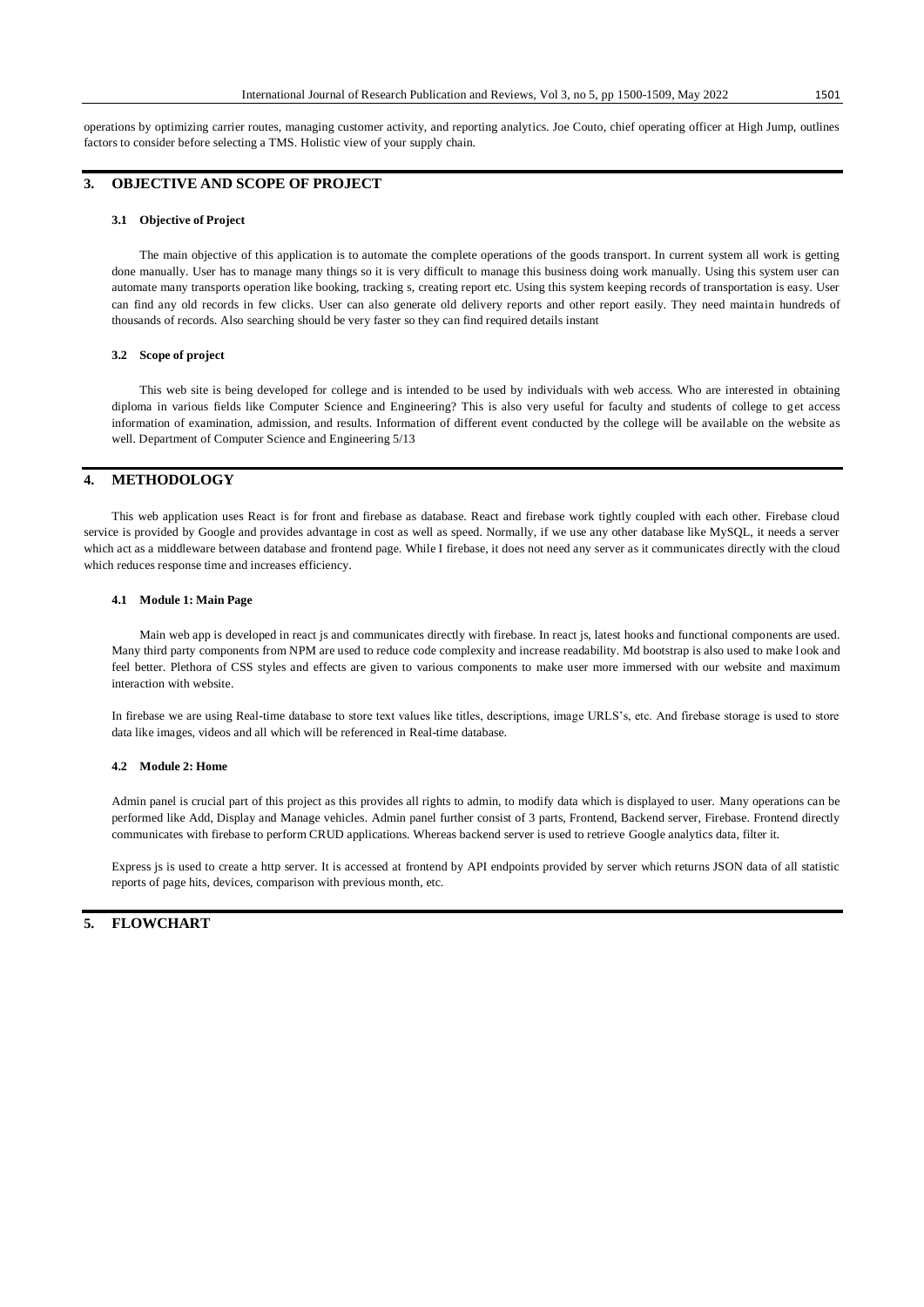

**Figure 5.1: Flowchart**

## **6. SYSTEM CONFIGURATION**

### **6.1 Hardware Requirement**

- Hard-disk
- RAM 8 GB
- Processor

### **6.2 Software Requirement**

Operating System – Windows 7 and above, Android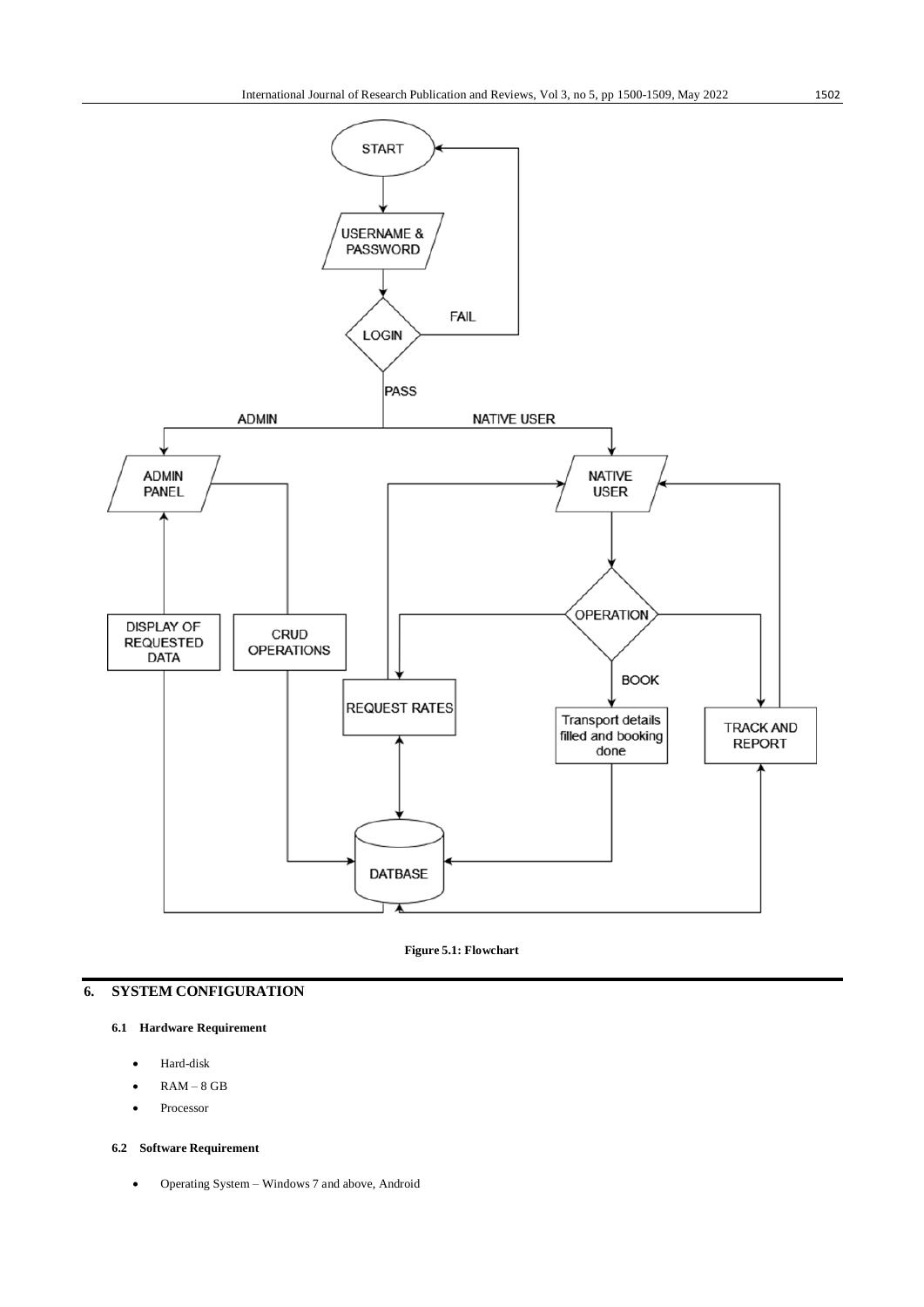- Front-end- PHP, CSS, HTML
- Back-end- SQL, C, JavaScript

# **7. USE CASE DIAGRAM**





# **8. DATA FLOW DIAGRAM**



**FIG 8.1: DFD Level 0**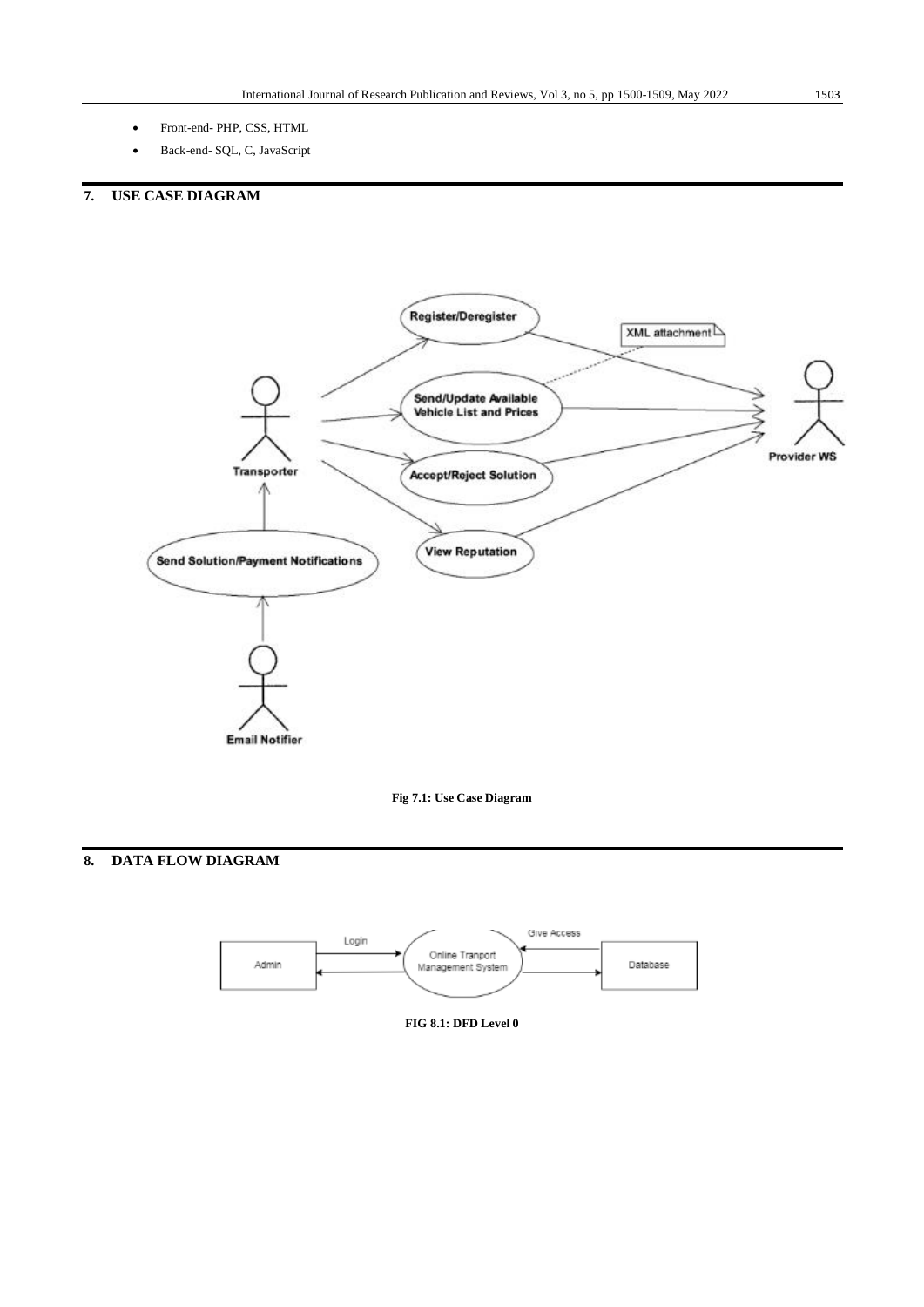

**Fig 8.2: DFD Level 1**

## **9. RESULT OF PROJECT**

**9.1 SNAPSHOTS OF PROJECT**

| Login<br>Username <sup>-</sup>      |  |
|-------------------------------------|--|
| Password                            |  |
| Sign Up<br>login<br>Earnot Password |  |
|                                     |  |
|                                     |  |

**9.1.1 Snapshot**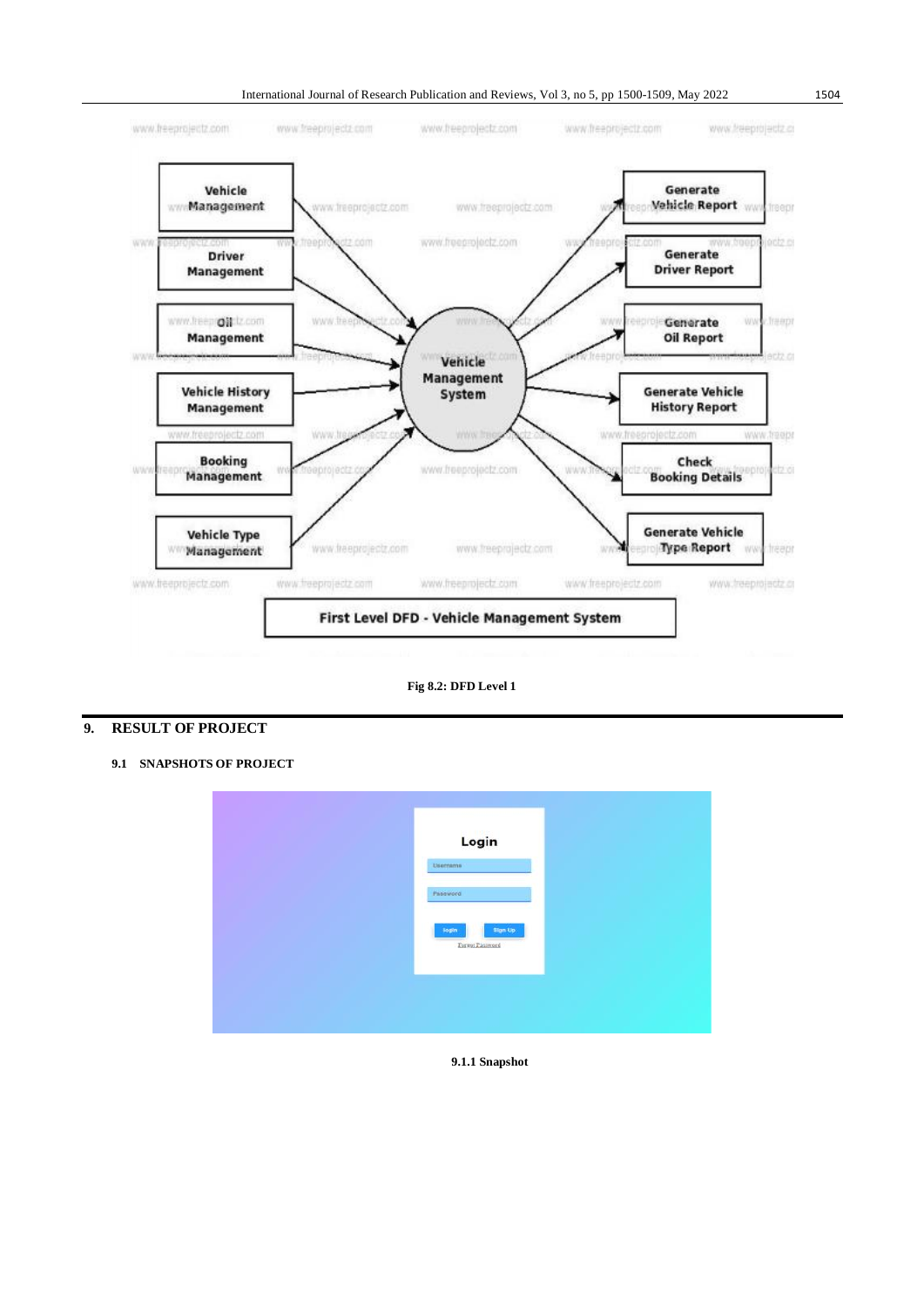| <b>B</b> Association of the continent of<br>٠  |                                          |                                                                                                                            |                                  | о                                                                                                                                           |
|------------------------------------------------|------------------------------------------|----------------------------------------------------------------------------------------------------------------------------|----------------------------------|---------------------------------------------------------------------------------------------------------------------------------------------|
| @ localisat/training/creature<br>÷<br>c        |                                          |                                                                                                                            |                                  | 00:<br>手令<br>п                                                                                                                              |
| <b>CA 12</b><br><b>II</b> Appy                 |                                          |                                                                                                                            |                                  | Distriction, a Cabbinity Ave., of Constitutions, a powerformers, a constitution of Constantinople, @ North of Assessmentary @ Addresses @ @ |
| Explore Search<br><b>Bhagyashree-Transport</b> |                                          |                                                                                                                            |                                  | Logis                                                                                                                                       |
|                                                |                                          |                                                                                                                            |                                  |                                                                                                                                             |
|                                                |                                          |                                                                                                                            |                                  |                                                                                                                                             |
|                                                |                                          |                                                                                                                            |                                  |                                                                                                                                             |
|                                                | Vehicle Name: Truck                      | Vehicle Name: Truck                                                                                                        | <b>Nidirle Name: TrunkS</b>      |                                                                                                                                             |
|                                                | Billio                                   | <b>Riffs</b> !                                                                                                             | Billis:                          |                                                                                                                                             |
|                                                | <b>Total Landres: 5 To</b>               | Vehicle Duration: 1 Hear 30 min. Vehicle Duration: 1 Hear 30 min. Vehicle Duration: 9 Hear 30 min.<br>Total Loadives: 5 To | <b>Total Leadman 5 To</b>        |                                                                                                                                             |
|                                                | Ratings: 4.5 th<br><b>Price: Ro.3008</b> | Ratinge: 4.5 th<br>Price: Ro.3008                                                                                          | Ratingo 4.5 th<br>Price: Rs.7000 |                                                                                                                                             |
|                                                |                                          |                                                                                                                            |                                  |                                                                                                                                             |
|                                                | <b>Book Now</b>                          | <b>Book Now:</b>                                                                                                           | <b>Beek Now</b>                  |                                                                                                                                             |
|                                                |                                          |                                                                                                                            |                                  |                                                                                                                                             |
|                                                |                                          |                                                                                                                            |                                  |                                                                                                                                             |
|                                                |                                          |                                                                                                                            |                                  |                                                                                                                                             |
|                                                |                                          |                                                                                                                            |                                  |                                                                                                                                             |
|                                                |                                          |                                                                                                                            |                                  |                                                                                                                                             |
|                                                |                                          |                                                                                                                            |                                  |                                                                                                                                             |
|                                                |                                          |                                                                                                                            |                                  |                                                                                                                                             |
|                                                |                                          |                                                                                                                            |                                  |                                                                                                                                             |
|                                                |                                          |                                                                                                                            |                                  |                                                                                                                                             |
|                                                |                                          |                                                                                                                            |                                  |                                                                                                                                             |
|                                                |                                          |                                                                                                                            |                                  |                                                                                                                                             |

**9.1.2 Snapshot**

|                             | <b>Book Vehicle</b>  |  |
|-----------------------------|----------------------|--|
|                             | Enter Vehicle Name:  |  |
|                             | Enter Custmer Number |  |
|                             | Enter Vehicle Load   |  |
|                             | Enter Vehicle Price  |  |
|                             | Enter Booking Date   |  |
|                             | <b>Book Vehicle</b>  |  |
|                             | ×                    |  |
|                             |                      |  |
| anaximummentivegent teacher |                      |  |

**9.1.3 Snapshot**

## **10. CODE OF MODULES**

### $\mathord{<} ?\text{php}$

session\_start();

//If User Already Logged In Or Any Active Session Then Login Automatically

## if (\$\_SESSION) {

header('location:index.php');

### }

```
 include('dbcon.php');
```

```
 $usernameError = "";
```

```
 $passwordError = "";
```
### ?>

```
<?php
```
if(isset(\$\_POST['submit'])) {

\$username = mysqli\_real\_escape\_string(\$con, \$\_POST['username']);

\$password = mysqli\_real\_escape\_string(\$con, \$\_POST['password']);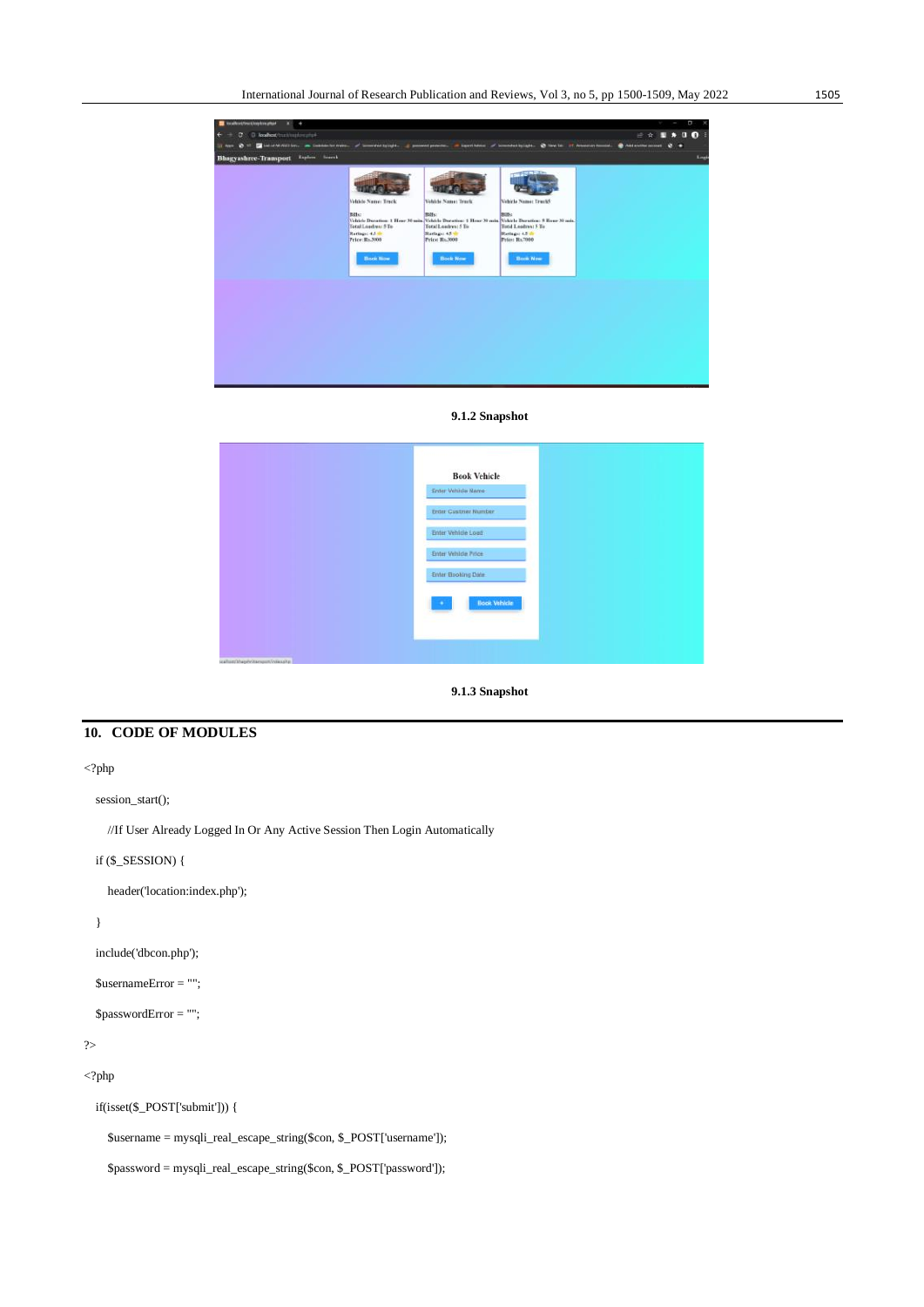```
 //Searching Username
 $usernameQuery = "select * from login where username = '$username'";
 $usernameQueryResult = mysqli_query($con, $usernameQuery);
 $usernameCount = mysqli_num_rows($usernameQueryResult);
 //Searching Is admin
 $adminSearch = "select * from admins where admin = '$username'";
 $adminResult = mysqli_query($con, $adminSearch);
 $adminCount = mysqli_num_rows($adminResult);
 if($usernameCount) {
          $username_pass = mysqli_fetch_assoc($usernameQueryResult);
   $db_pass = $username_pass['password']; 
   if($password == $db_pass) {
             if ($adminCount) {
        $admin = $username;
        $_SESSION['admin'] = $admin;
     }
     else {
        $_SESSION['username'] = $username;
     }
     ?>
        <script type="text/javascript">
          window.location = "explore.php";
        </script>
     <?php
    }
   else {
     $passwordError = "Incorrect Password";
   }
 }
 else if($adminCount) {
   $admin_pass = mysqli_fetch_assoc($adminResult);
   $db_tpass = $admin_pass['password'];
         if($password == $db_tpass) {
```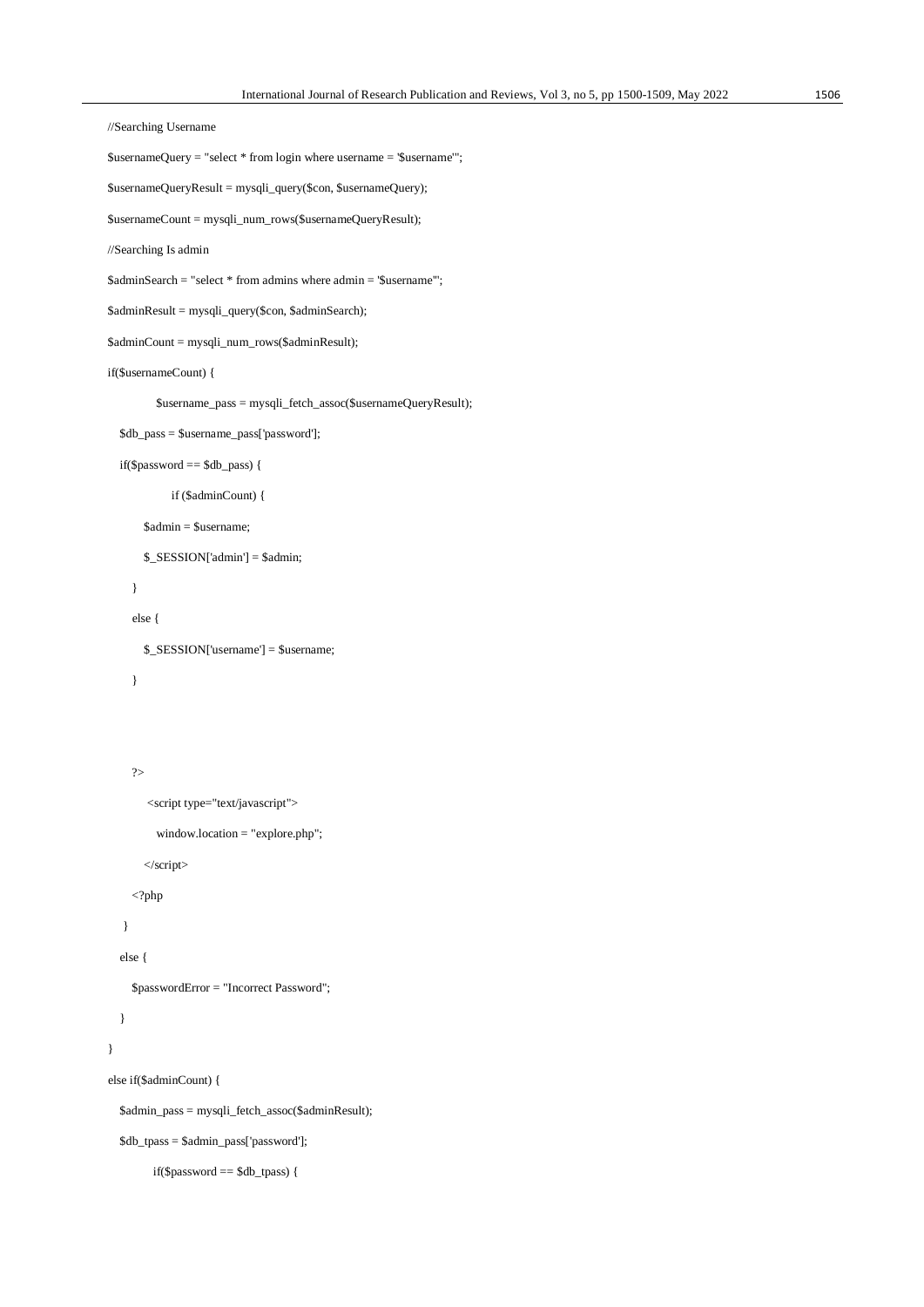```
//$_SESSION['admin'] = $admin;
                    ?>
                      <script type="text/javascript">
               window.location = "explore.php";
            </script>
         \langle?php
        }
       else {
          $passwordError = "Incorrect Password";
        }
     }
     else {
       $usernameError = "Incorrect Username";
            }
     }
   ?>
<!DOCTYPE html>
<html lang="en">
<head>
   <meta charset="UTF-8">
   <meta http-equiv="X-UA-Compatible" content="IE=edge">
   <meta name="viewport" content="width=device-width, initial-scale=1.0">
  <title>Login</title>
   <link rel="stylesheet" href="css/basic.css">
   <style>
     body {
       height: 100vh;
     }
     a {
       color: gray;
       font-weight: bold;
     }
   </style>
</head>
<body>
```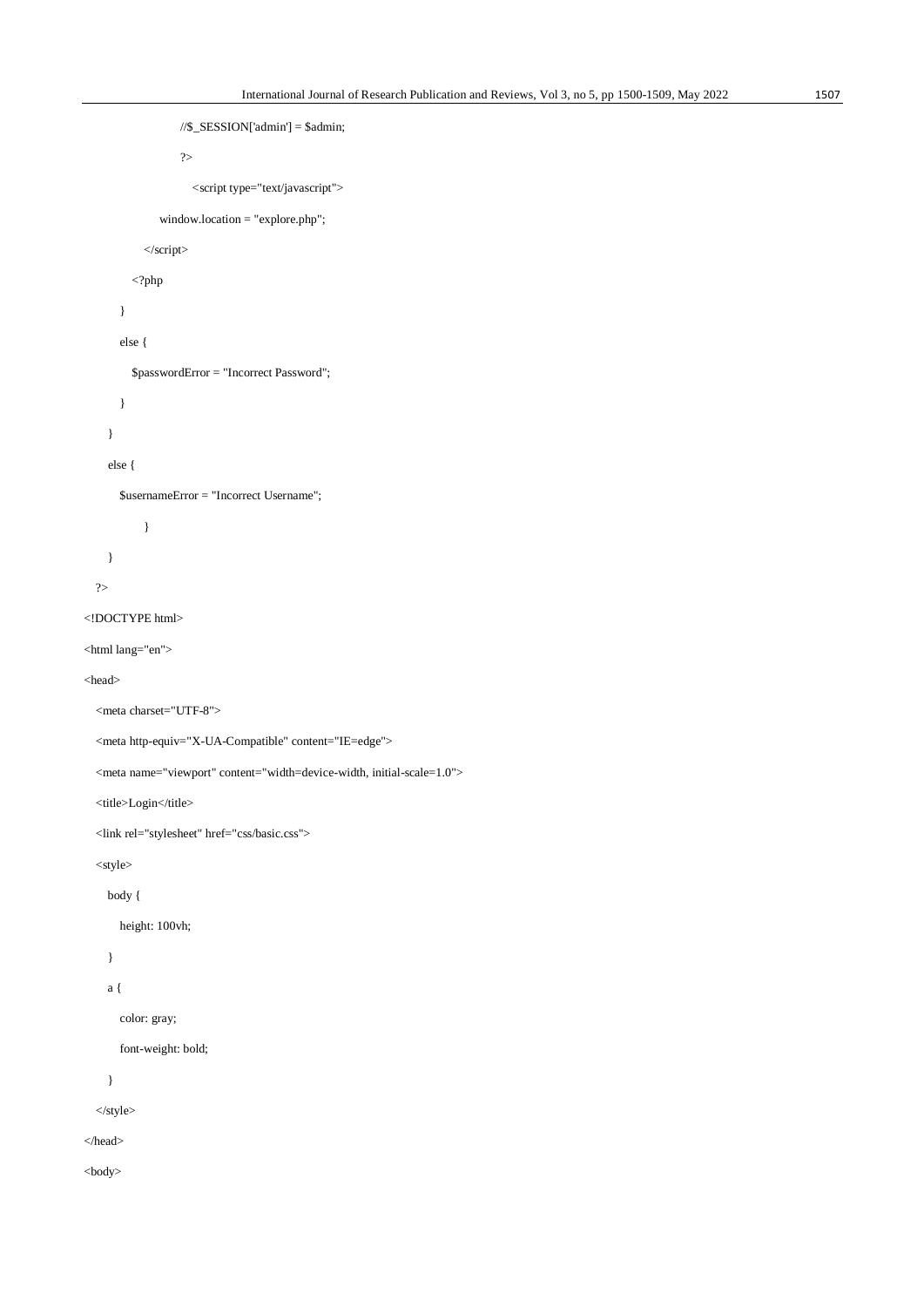<div class="commanDiv">

 <span color="rgba(0, 0, 0, 0.55)" style="font-family: Verdana; font-size: 2rem; font-weight: bold; text-align: center; text-transform: capitalize;">Login</span><br/><br>>
chr>

<form action="" method="POST"><br>

<input type="text" name="username" id="username" class="inputs" placeholder="Username" required=""><br>

<?php

echo \$usernameError;

 $\gamma$ 

<br style="box-sizing: border-box; margin: 0px; padding: 0px; transition: all 0.3s linear 0s;" />

<input type="password" name="password" id="password" class="inputs" placeholder="Password" required=""><br>

 $chr$ 

<?php echo \$passwordError;?><br>

<input type="submit" name="submit" class="btn" value="login">

<a href="signUp.php"><br/>>button type="button" class="btn">Sign Up</button></a>><br/>br>

<a href="forgotPassword.php" target="\_blank">Forgot Password</a>

</form>

```
\langlediv>
```

```
</body>
```
</html>

### **11. ADVANTAGES AND DISADVANTAGES OF PROPOSED SYSTEM**

#### **Advantages**

- We can keep all records of all Vehicles at one place
- We can access this data anytime
- Easy to use website
- No tension of keeping records in written format
- We can add multiple vehicles and keep records of them
- Easy and clean UI(User Interface) of system

#### **Limitations**

- Many third party components are used and if they get deprecated,code need to be changed.
- Website may get crashed due to huge traffic if sufficient amount ofbandwidth is not provided.
- As amount if users increases, cost of firebase increases.

## **12. CONCLUSION**

This system provide the basic components of a shared information system to support the collaboration, rates, routes, roles, transaction sets, documents, and information exchanged to facilitate the booking, execution, and settlement of any type of transportation movement. Using this system user can online check rates of transportation and routes to the destination. Here user can check everything online and can book his order to transport his goods and also can add vehicles. Admin can also check which truck is available for transportation and how long it takes to reach the delivery point